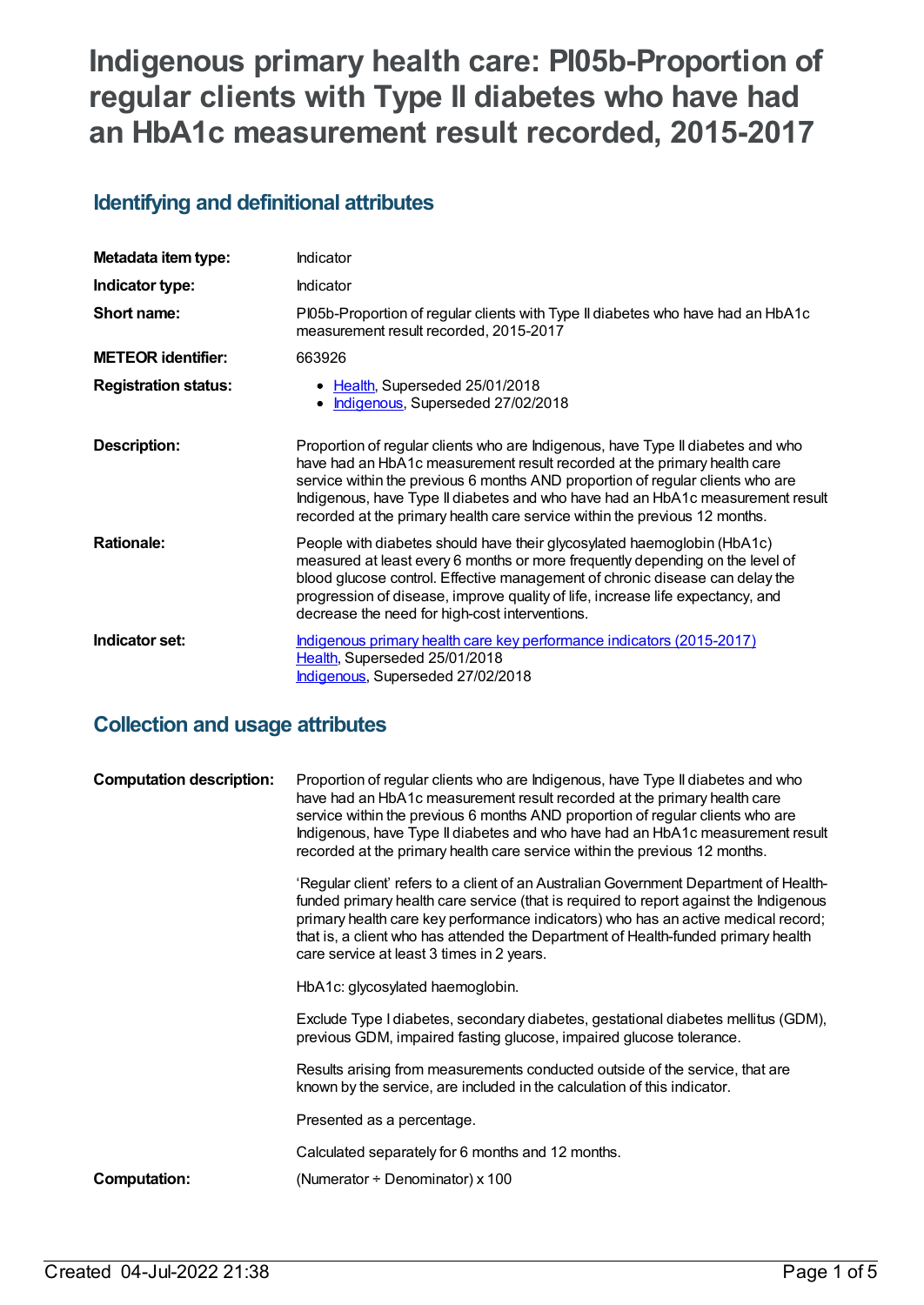| <b>Numerator:</b>               | Calculation A: Number of regular clients who are Indigenous, have Type II diabetes<br>and who have had an HbA1c measurement result recorded at the primary health<br>care service within the previous 6 months.  |
|---------------------------------|------------------------------------------------------------------------------------------------------------------------------------------------------------------------------------------------------------------|
|                                 | Calculation B: Number of regular clients who are Indigenous, have Type II diabetes<br>and who have had an HbA1c measurement result recorded at the primary health<br>care service within the previous 12 months. |
| <b>Numerator data elements:</b> | Data Element / Data Set-                                                                                                                                                                                         |
|                                 | Person-diabetes mellitus status, code NN                                                                                                                                                                         |
|                                 | Data Source                                                                                                                                                                                                      |
|                                 | Indigenous primary health care data collection                                                                                                                                                                   |
|                                 | <b>NMDS / DSS</b>                                                                                                                                                                                                |
|                                 | Indigenous primary health care DSS 2015-17                                                                                                                                                                       |
|                                 | Guide for use                                                                                                                                                                                                    |
|                                 | Type II diabetes only.                                                                                                                                                                                           |
|                                 | Data Element / Data Set-                                                                                                                                                                                         |
|                                 | Person-Indigenous status, code N                                                                                                                                                                                 |
|                                 | Data Source                                                                                                                                                                                                      |
|                                 | Indigenous primary health care data collection                                                                                                                                                                   |
|                                 | NMDS / DSS                                                                                                                                                                                                       |
|                                 | Indigenous primary health care DSS 2015-17                                                                                                                                                                       |
|                                 | Data Element / Data Set-                                                                                                                                                                                         |
|                                 | Person-regular client indicator, yes/no code N                                                                                                                                                                   |
|                                 | Data Source                                                                                                                                                                                                      |
|                                 | Indigenous primary health care data collection                                                                                                                                                                   |
|                                 | NMDS / DSS                                                                                                                                                                                                       |
|                                 | Indigenous primary health care DSS 2015-17                                                                                                                                                                       |
|                                 | Data Element / Data Set-                                                                                                                                                                                         |
|                                 | Person-glycosylated haemoglobin measurement result recorded indicator,<br>yes/no code N                                                                                                                          |
|                                 | Data Source                                                                                                                                                                                                      |
|                                 | Indigenous primary health care data collection                                                                                                                                                                   |
|                                 | NMDS / DSS                                                                                                                                                                                                       |
|                                 | Indigenous primary health care DSS 2015-17                                                                                                                                                                       |
| Denominator:                    | Calculation A and B: Total number of regular clients who are Indigenous and have                                                                                                                                 |
|                                 | Type II diabetes.                                                                                                                                                                                                |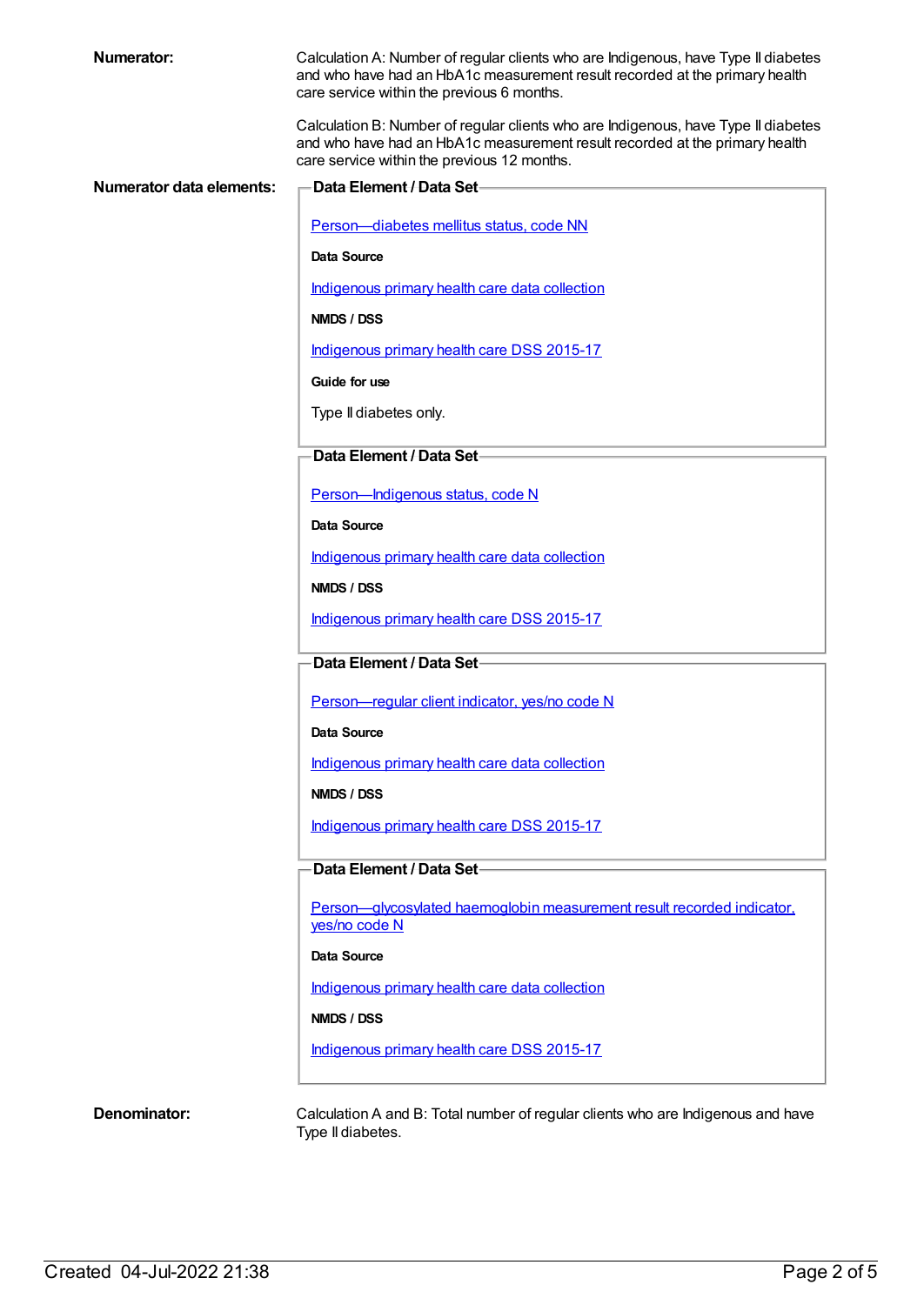#### **Denominator data elements:**

#### **Data Element / Data Set**

[Person—diabetes](https://meteor.aihw.gov.au/content/270194) mellitus status, code NN

**Data Source**

[Indigenous](https://meteor.aihw.gov.au/content/430643) primary health care data collection

**NMDS / DSS**

[Indigenous](https://meteor.aihw.gov.au/content/585036) primary health care DSS 2015-17

**Guide for use**

Type II diabetes only.

#### **Data Element / Data Set**

Person-Indigenous status, code N

**Data Source**

[Indigenous](https://meteor.aihw.gov.au/content/430643) primary health care data collection

**NMDS / DSS**

[Indigenous](https://meteor.aihw.gov.au/content/585036) primary health care DSS 2015-17

#### **Data Element / Data Set**

[Person—regular](https://meteor.aihw.gov.au/content/436639) client indicator, yes/no code N

**Data Source**

[Indigenous](https://meteor.aihw.gov.au/content/430643) primary health care data collection

**NMDS / DSS**

[Indigenous](https://meteor.aihw.gov.au/content/585036) primary health care DSS 2015-17

#### **Disaggregation:** 1. Sex:

- a) Male
- b) Female

2. Age: a) 0-4 years b) 5-14 years c) 15-24 years d) 25-34 years e) 35-44 years f) 45-54 years g) 55-64 years h) 65 years and over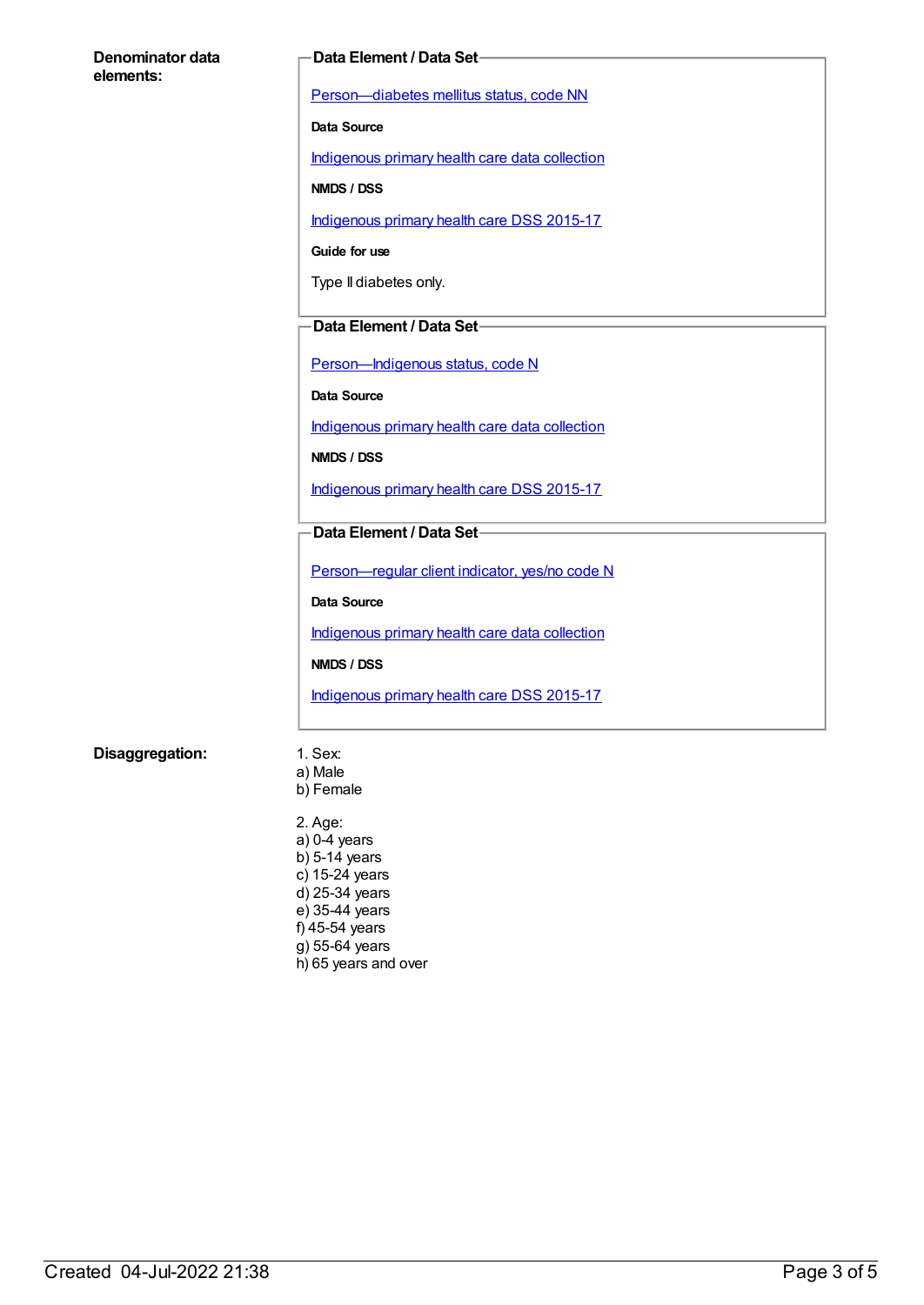#### **Data Element / Data Set**

[Person—sex,](https://meteor.aihw.gov.au/content/287316) code N

**Data Source**

[Indigenous](https://meteor.aihw.gov.au/content/430643) primary health care data collection

**NMDS / DSS**

[Indigenous](https://meteor.aihw.gov.au/content/585036) primary health care DSS 2015-17

### **Data Element / Data Set**

[Person—age,](https://meteor.aihw.gov.au/content/303794) total years N[NN]

**Data Source**

[Indigenous](https://meteor.aihw.gov.au/content/430643) primary health care data collection

**NMDS / DSS**

[Indigenous](https://meteor.aihw.gov.au/content/585036) primary health care DSS 2015-17

# **Representational attributes**

| <b>Representation class:</b> | Percentage |
|------------------------------|------------|
| Data type:                   | Real       |
| Unit of measure:             | Person     |

### **Indicator conceptual framework**

| <b>Framework and</b> | Effective/Appropriate/Efficient |
|----------------------|---------------------------------|
| dimensions:          |                                 |

### **Data source attributes**

| Data sources: | Data Source                                    |
|---------------|------------------------------------------------|
|               | Indigenous primary health care data collection |
|               | Frequency                                      |
|               | 6 monthly                                      |
|               | Data custodian                                 |
|               | Australian Institute of Health and Welfare.    |

### **Source and reference attributes**

**Submitting organisation:** Australian Institute of Health and Welfare AustralianGovernment Department of Health

# **Relational attributes**